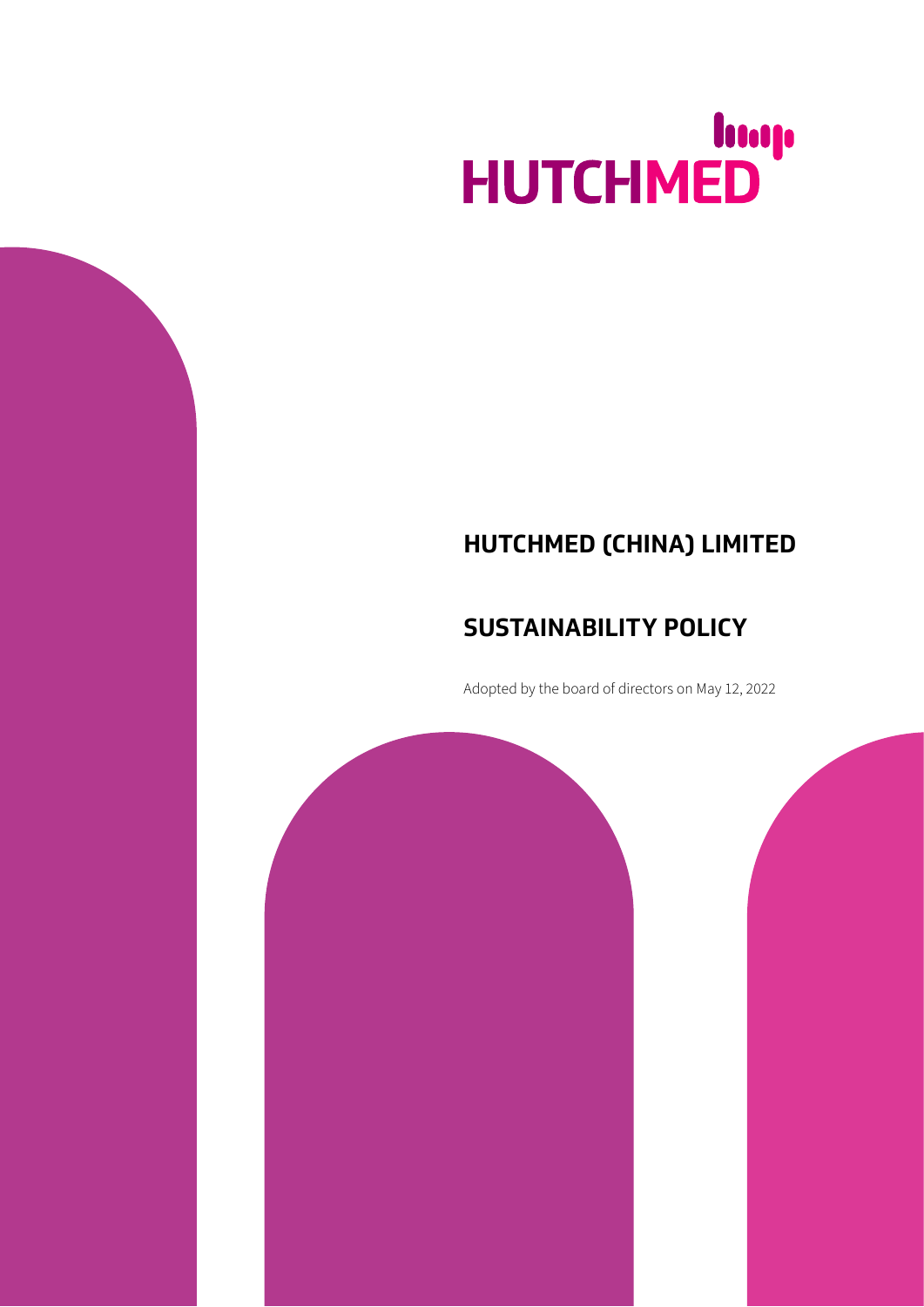

# **Table of Contents**

- 1. Policy Statement
- 2. Approach
- 3 Sustainability Review, Reporting and Disclosure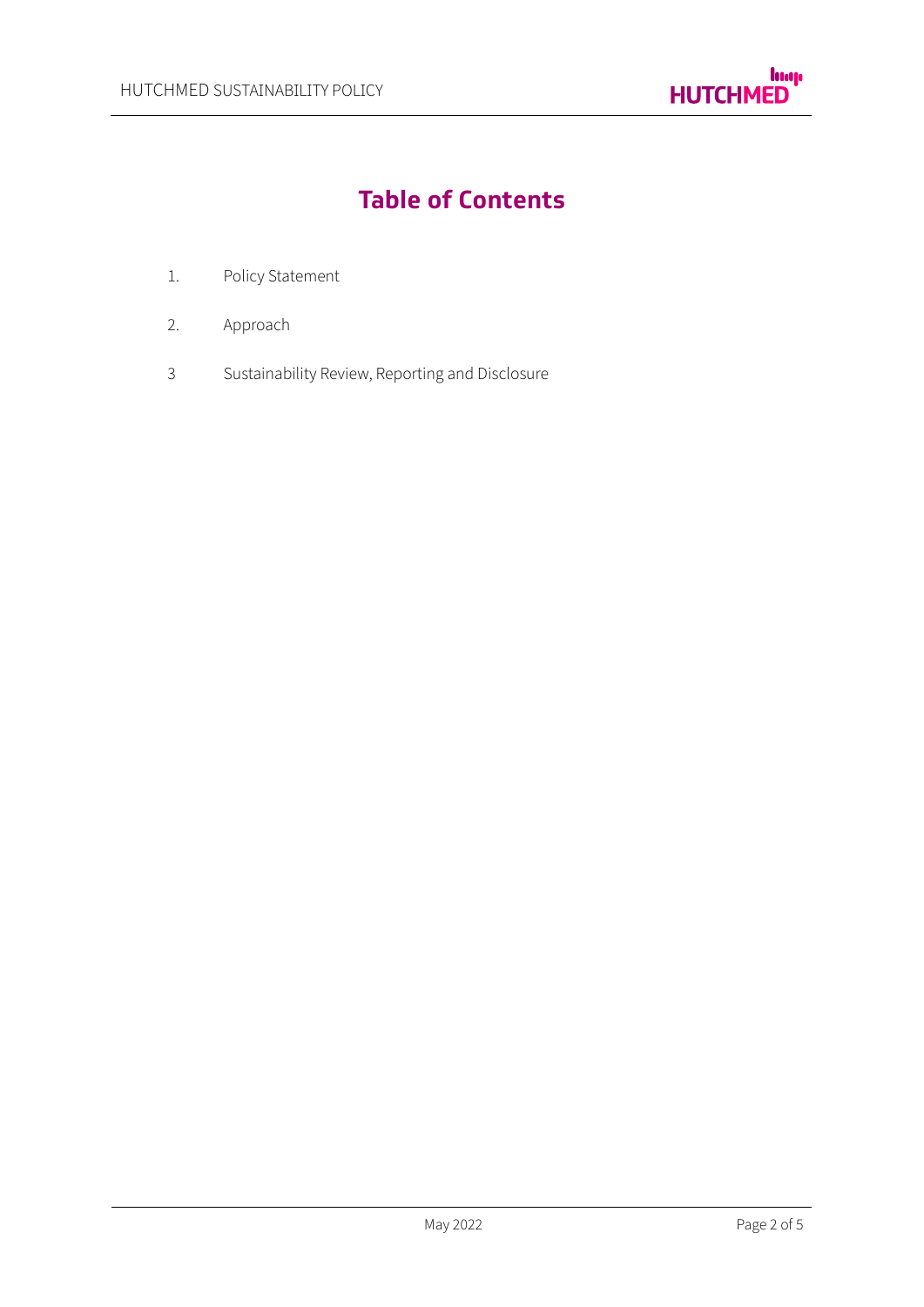### **1. Policy Statement**

HUTCHMED (China) Limited, its subsidiaries and controlled affiliates (collectively, "Group") strives to enhance long-term total return for its shareholders.

The Group is strongly committed not just to its shareholders, but also to a wide range of stakeholders including customers, suppliers, employees, banks and creditors, governments and regulators, non-government organizations and local communities. Taking a proactive approach to sustainability is not only a part of the heritage of the Group, inherent in the various strands of the corporate strategy of the Group, but it has also become crucial to the business success of the Group. At the Group, sustainability is an integral element in maintaining the position of the Group as a responsible business that contributes positively to the development of the communities in which the Group operates.

## **2. Approach**

The Group recognizes the differences in social, economic and environmental needs in each individual market. This Policy outlines the group-wide sustainability approach and priorities from the perspectives of the Group to implement sustainability practices across its operations. Divisions are required to consider local sustainability initiatives and programs based on local needs. This is a core responsibility of the management team of every Division.

All Group companies should request those representing them, such as consultants, agents and independent contractors, to agree to follow the sustainability policy and practices of the Group.

The Group sees sustainability as obligations as well as opportunities. Sustainability practices are embedded across all operations of the Group, and form the basis upon which the Group manages its business, its people and outside parties. The Group tasks itself to deliver social responsibilities in the following areas:

#### *The Business*

- To achieve the objective of enhancing long-term return for its shareholders, the Group focuses on sustainable development of its businesses and the communities it operates.
- Across all businesses, the Group is committed to complying with all relevant and applicable laws within its operational frameworks.
- The Group conducts its business with uncompromising integrity. Every member of the Group – directors, executives, managers, employees and business partners – has a duty to comply with all applicable laws and adhere to the highest standard of business ethics.
- The Group operates in a way that safeguards against unfair business practices.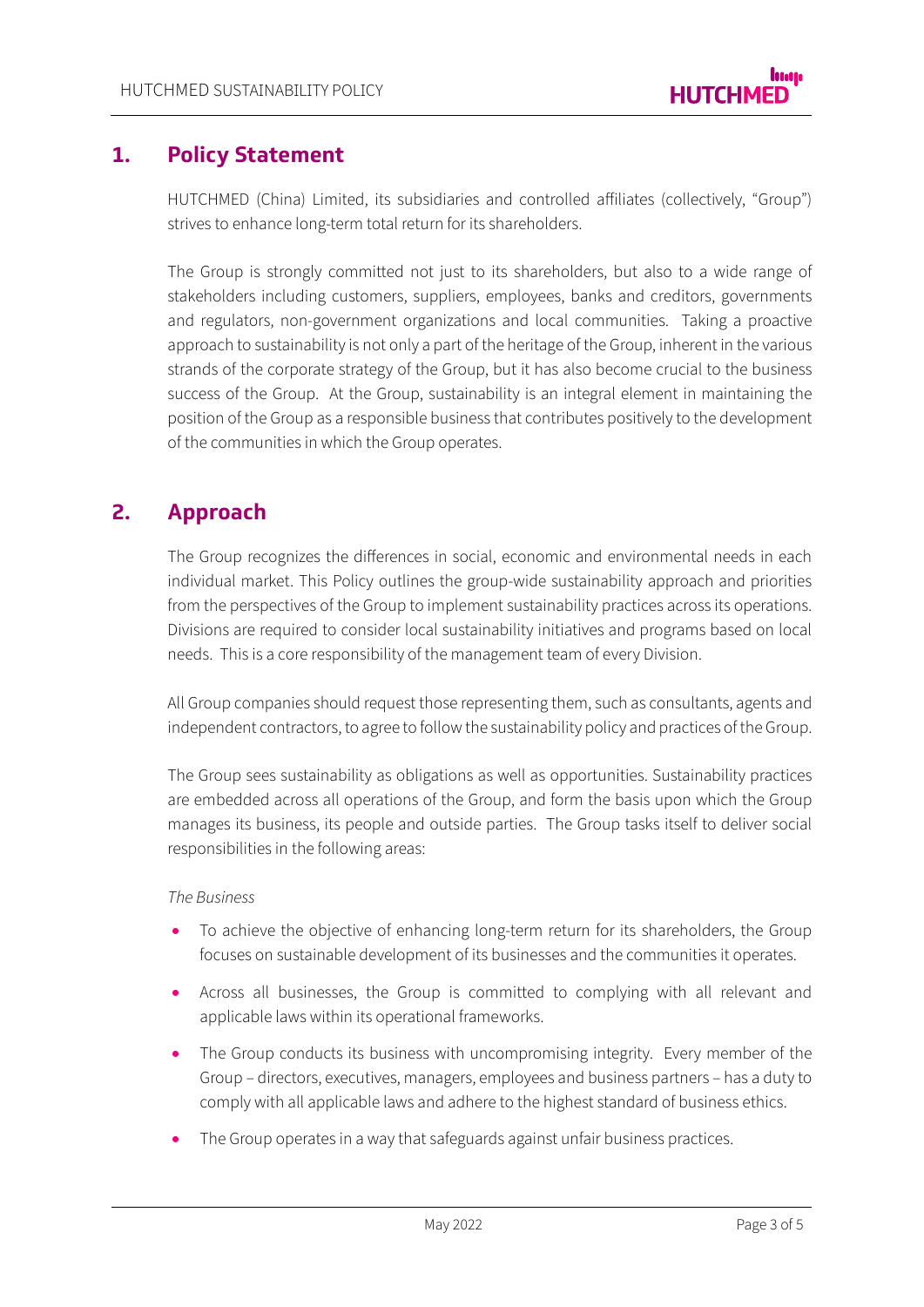The Group strives to achieve a high standard of corporate governance and emphasizes a quality board, sound internal control, transparency and accountability to all stakeholders.

#### *The People*

- The Group's success through excellence depends on the performance of its employees at every level. The values the Group inculcate in its employees are: candor, courtesy, an ability to deal with change and respect for humanity, personal dignity and privacy.
- The Group strictly adheres to non-discriminatory employment practices and procedures. Іt is also committed to providing a positive work environment that values the wide-ranging perspectives inherent in its diverse workforce and fosters individual growth and achievement of business goals.
- The Group upholds a high standard of business ethics and personal conduct of its employees. Every employee is required to strictly follow the Code of Ethics which covers the professional and ethical standards in conducting business.
- The Group believes in the benefits of providing a positive work environment where people can grow, it offers a wide range of training and development programs and interest courses and activities.
- The Group maintains proper systems to ensure internal equity and external competitiveness of staff remuneration and recognition.
- The Group is committed to providing a safe workplace for all its employees. To this end, the Group is to comply with or exceed the applicable health and safety laws and regulations. Safety and health considerations should be integrated in the design, maintenance and operations of Group facilities.

#### *The Community*

- The Group undertakes a wide range of philanthropic efforts as well as community initiatives that are catered to the needs and benefits of the communities where it operates.
- As a good corporate governance practice, donations and contributions are subject to internal compliance guidelines and controls so as to safeguard stakeholder and shareholder interests.
- The Group encourages its employees to play a positive and active role in the communities where they live and work, and in cities and towns around the world.